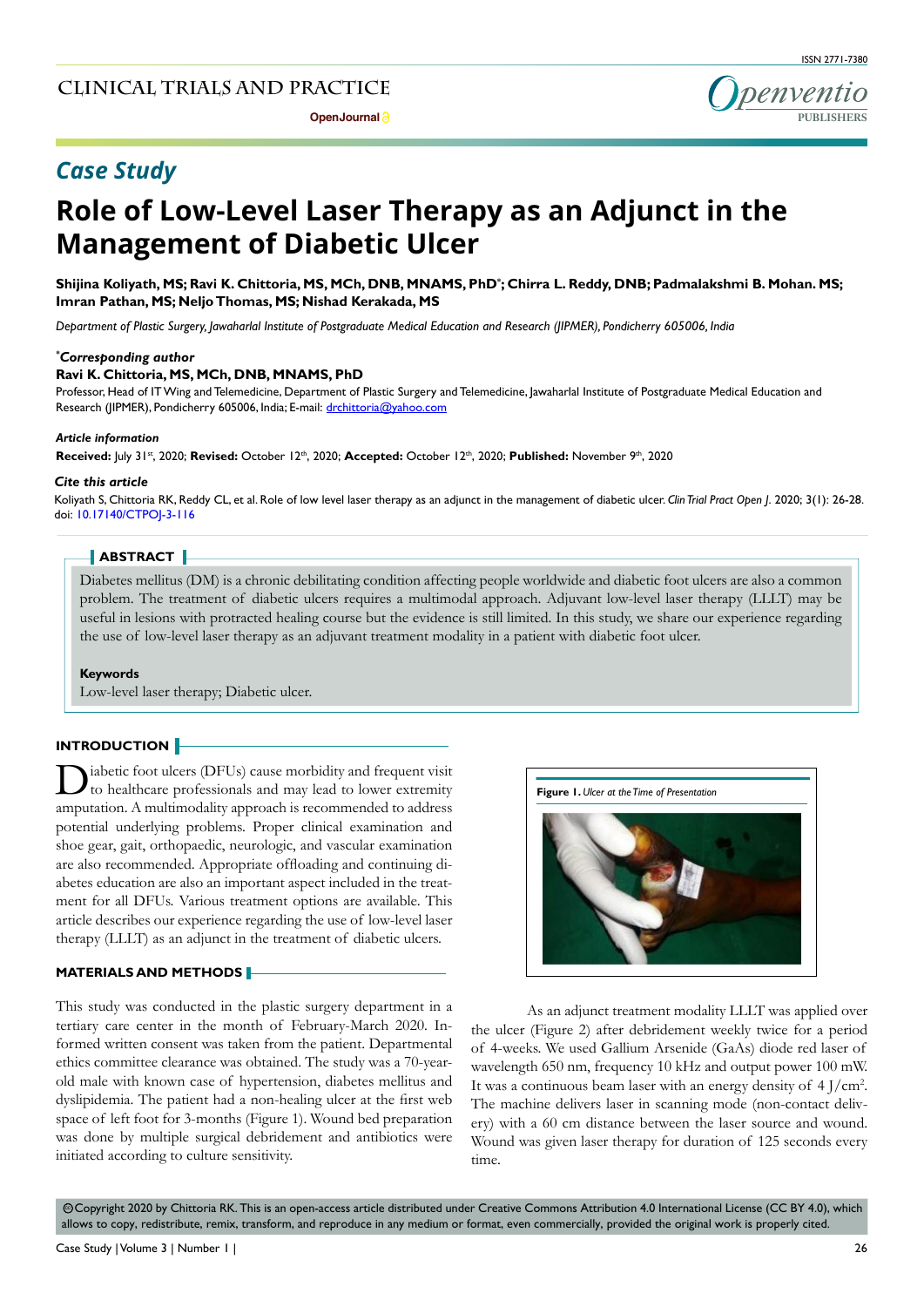

#### **RESULTS**

Application of LLLT helped in achieving healthy granulation tissue over the wound bed, thus aiding in the process of wound healing in a chronic diabetic ulcer (Figure 3).



#### **DISCUSSION**

Diabetic foot ulcers are the most costly and devastating complication of diabetes mellitus which affects 15% diabetic patients in their lifetime.<sup>1</sup> Early effective management can reduce the severity of complications such as preventable amputations and reduce the mortality. More than 50% of non-traumatic lower-extremity amputations are related to diabetic foot ulcer infections and 85% of all lower-extremity amputations in patients with diabetes are preceded by an ulcer; up to 70% of diabetic patients with a DFU-related amputation die within 5-years of their amputation.[2](#page-2-0)

The acronym LASER can be abbreviated as "*light amplification by stimulated emission of radiation*". Low-level lasers are defined by a power density at less than 500 mW/cm<sup>2,[3,4](#page-2-1)</sup> It is defined as low-level laser as the energy used is much less than that is used for cutting, ablation therapy. Low-level laser therapy (LLLT) has been used as an adjuvant to conventional therapy with promising results, especially in patients with acute and bloody ulcers.<sup>5</sup> LLLT is a form of phototherapy that employs electromagnetic radiation capable of generating enough energy to interact with living tissues. It produces photochemical and photophysical effects without generating heat, with the intention of re-establishing cell homeostasis. Essentially, light energy is delivered topically in a controlled, safe

manner and it is absorbed by photo-absorbers (chromophores) that transform it into chemical energy.<sup>[6](#page-2-3)</sup>

Positive effects include acceleration of tissue repair, increased formation of granulation tissue, wound contraction, in-flammation, modulation, and pain reduction.<sup>[6](#page-2-3)</sup>

According to the literature, low-energy photoemissions given at a wavelength range of 600 nm to 900 nm accelerates cell proliferation and wound healing processes.<sup>[7](#page-2-4)</sup> Its action is thought  $t^{\alpha}$ 

- Stimulate respiratory chain components such as flavin and cytochromes which increase adenosine triphosphate (ATP) synthesis,<sup>[8](#page-2-5)</sup> thus enhancing the rate of mitoses and increasing fibroblast numbers.<sup>[8-13](#page-2-5)</sup>
- Stimulate collagen and elastin production, leading to better re-epithelialisation[.14](#page-2-6)
- Stimulate microcirculation and dilatation of the capillaries and neovascularisation to increase tissue oxygenation.<sup>15</sup>
- Liberate mediator substances such as histamine, serotonin and bradykinin to influence macrophages.
- Regenerate lymphatic vessels.

Laser therapy is painless, cost effective procedure which induces faster granulation, wound contraction and re-epithelialization, thus accelerates complete wound healing hence avoiding secondary procedures like split skin grafting in many cases. Control of infection is also better in patients whom low-level laser therapy was given.<sup>[16](#page-2-8)</sup> In addition to reducing the lesion area and accelerating the healing process, laser therapy has the advantage of being easily administered. These benefits assist in promoting patient quality of life and minimizing possible complications.<sup>17</sup>

### **CONCLUSION**

In our study we found that LLLT was useful in promoting healthy granulation tissue and in expediting the process of wound healing in diabetic ulcer. The limitation of the study includes that it is a case report and a single centre study with no statistical analysis. Further randomised controlled studies are required to validate the efficacy of the LLLT in the treatment of diabetic ulcers.

#### **CONSENT**

The authors have received written informed consent from the patient.

#### **CONFLICTS OF INTEREST**

The authors declare that they have no conflicts of interest.

## **REFERENCES**

<span id="page-1-0"></span>1. Yazdanpanah L, Nasiri M, Adarvishi S. Literature review on-